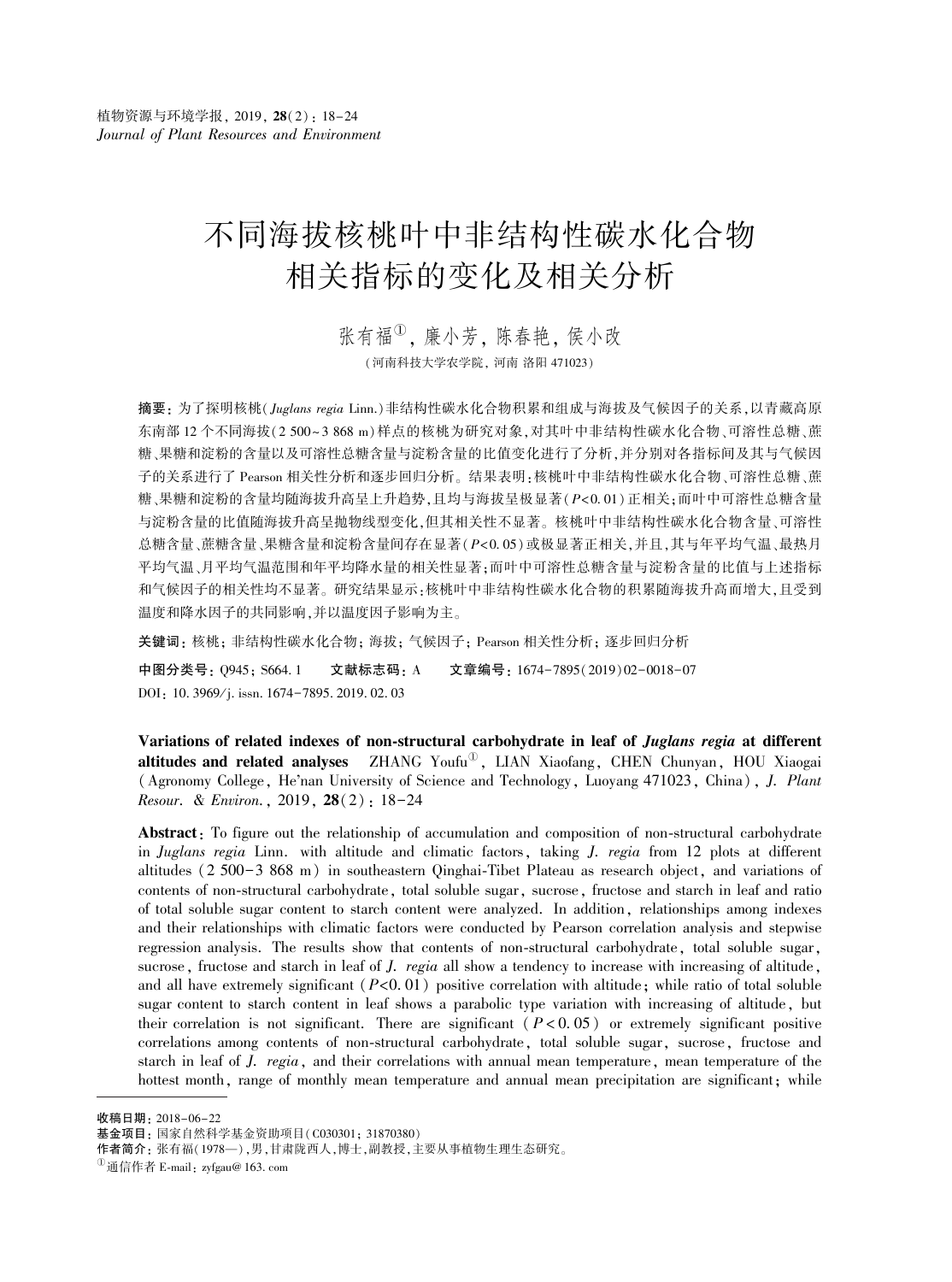correlations of ratio of total soluble sugar content to starch content in leaf with above indexes and climatic factors are not significant. It is suggested that accumulation of non-structural carbohydrate in leaf of J. regia increases with increasing of altitude, which is affected by temperature and precipitation factors, and the effect of temperature factor is primary.

Key words: Juglans regia Linn.; non-structural carbohydrate; altitude; climatic factor; Pearson correlation analysis; stepwise regression analysis

近年来,碳循环及全球气候变化受到人们的广泛 关注。 以木本植物为主的森林生态系统是全球最大 的陆地碳库,约占陆地可利用碳量的 45%[1]。植物 通常将光合作用固定的大部分碳水化合物用于自身 生长,将另一部分碳用于防御或以可移动碳形式储存 在体内'<del>''。研究结果表明:植物的碳分配因环境改</del> 变而发生较大变化,并且,这种变化很大程度上依赖 于非结构性碳水化合物( non-structural carbohydrate, NSC)的协调作用[3] 。 非结构性碳水化合物是植物体 内可移动碳的主要储存形式,其浓度反映了植物整体 的碳供应状况[<sup>4]</sup>;非结构性碳水化合物是植物碳供 给(光合作用)和碳需求(呼吸与生长)代谢平衡的结 <sup>果[2]</sup> ,能较好地反映植物生长和代谢对环境因子的 响应和适应状况。 非结构性碳水化合物主要包括淀 粉和可溶性糖,其中,淀粉只有在水解后才能参与植 物的生理代谢和转运过程,主要起平衡和调节代谢的 作用,是植物体内碳的长期储存形式;可溶性糖主要 为蔗糖和果糖,可直接参与植物的各项生理代谢过程 (如逆境渗透调节等)[5-6],其储存量反映了植物对逆 境胁迫的适应性。 可见,非结构性碳水化合物组成变 化在一定程度上能够反映植物响应环境变化的碳储 存特征[7] ,探究植物非结构性碳水化合物的积累规 律及其与环境变化的关系有利于揭示植物生长与碳 储存的协调机制。

逆境条件下,植物体内非结构性碳水化合物的储 存有利于弥补其光合碳源的降低和防御性代谢碳消 耗的增加,从而保证植物正常的生理代谢[8] ,因此, 增加组织中非结构性碳水化合物的储存量及降低生 长消耗的非结构性碳水化合物的量是植物对逆境的 适应性策略。 目前,研究者们关于海拔对植物生长和 碳储存的影响存在较大争议。Liang 等<sup>[9]</sup> 认为,海拔 升高可造成低温和生理性干旱,并缩短植物生长季 节,使植物光合碳同化与碳消耗的关系失调,从而导 致碳供应不足,最终使植物生长受限或面临生存危 机。 然而,"生长抑制假说" 却认为海拔升高不会导 致碳供应不足,但可直接导致植物生长受限 $^{\left\lfloor 10-14 \right\rfloor}$ 。 目前,缺乏海拔与落叶阔叶树种关系的系统研究<sup>[9]</sup>, 了解植物非结构性碳水化合物含量及其组成随海拔 变化的规律有助于解析植物对高山环境的适应机制, 为高山环境下植物种质资源的保护和利用提供参考。

核桃(Juglans regia Linn.)又名胡桃,隶属于胡桃 科(Juglandaceae)胡桃属(Juglans Linn.),为世界四大 坚果树种之一[15] ,广泛分布于中国西部,具有显著的 经济效益和生态效益。 中国是全世界核桃第一生产 大国,西藏为主产区之一,所产核桃果仁含油率高、品 质佳;并且,西藏的核桃分布区被认为是国内核桃的 四大地理生态型之一<sup>[16]</sup>。核桃在西藏地区栽培历史 悠久,分布面积广,分布区海拔落差较大,主要分布在 海拔 2 400~3 500 m 的区域[17] 。这样的核桃海拔分 布范围不但不可能出现在北方山地,而且远超同纬度 东部地区和相邻川滇地区核桃的海拔分布范围。 另 外,西藏核桃分布区的人为干扰较少,是研究植物与 海拔和气候因子关系的理想场所。 鉴于此,作者对青 藏高原东南部 12 个不同海拔(2 500 ~ 3 868 m)样点 的核桃叶中非结构性碳水化合物相关指标(包括非 结构性碳水化合物、可溶性总糖、蔗糖、果糖和淀粉的 含量以及可溶性总糖含量与淀粉含量的比值) 变化 进行了分析,并分别对各指标间及其与气候因子的关 系进行了 Pearson 相关性分析和逐步回归分析,以期 探明非结构性碳水化合物积累和组成与海拔和气候 因子的关系,为全面了解高海拔地区核桃的生态适应 性和地理分布格局提供参考,并为高海拔地区核桃栽 培区规划和核桃种质资源筛选提供基础资料。

## 1 材料和方法

### 1. 1 材料

选取青藏高原东南部核桃分布区内 12 个样点的 成年核桃树进行采样,各样点的纬度、经度和海拔见 表 1。 在每个采样点核桃天然混交林边缘人为干扰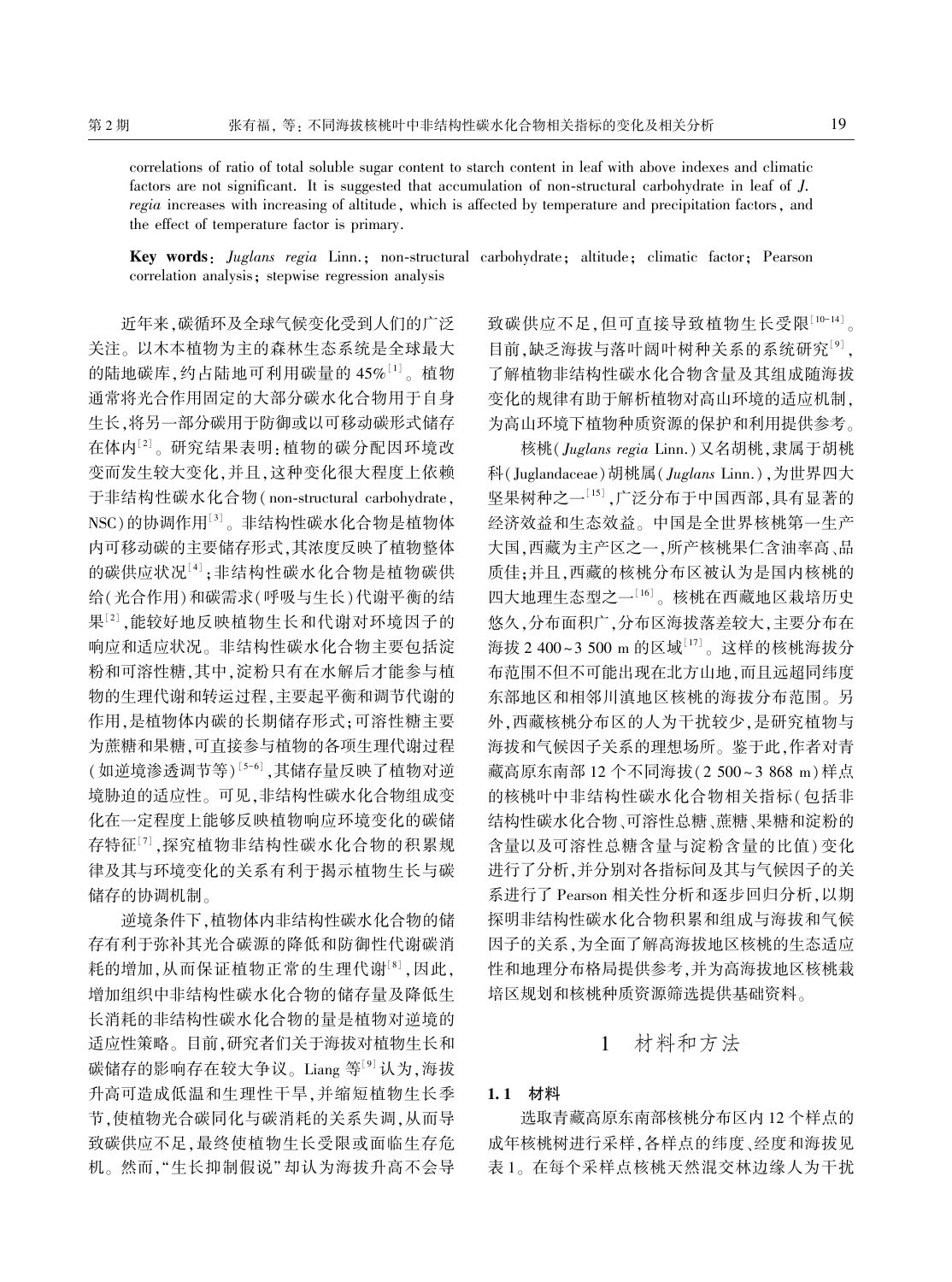较少且远离地表径流的区域,随机选择 4 ~ 5 株树龄 在 50 a 以上、生长正常、无明显缺陷且病虫害较少的 核桃植株,采集树冠外围阳面复叶上的第 2 对小叶, 每株至少采集 10 枚小叶。 将单株小叶混匀,置于装 有硅胶的自封袋中带回实验室,于 60 ℃ 烘箱中烘干 至恒质量,每株随机选取 4 枚小叶,将同一样点所有 样株的小叶混匀,去除叶脉后研磨成细粉,过 100 目 筛,保存在塑料自封袋中。

表 1 供试核桃不同样点的具体位置

Table 1 Specific locations of different plots of Juglans regia Linn. tested

| 样点<br>Plot                              | 纬度<br>Latitude   | 经度<br>Longitude  | 海拔/m<br>Altitude |
|-----------------------------------------|------------------|------------------|------------------|
| 林芝市察隅县 Zayu County in Nyingchi City     | N28°40'          | E97°28'          | 2 500            |
| 林芝市波密县 Bomi County in Nyingchi City     | $N30^{\circ}04'$ | E95°33'          | 2 8 5 0          |
| 林芝市米林县 Mainling County in Nyingchi City | N29°07'          | E93°47'          | 3 0 7 0          |
| 林芝市朗县 Nangxian County in Nyingchi City  | $N29^{\circ}03'$ | E92°56'          | 3 1 5 0          |
| 昌都市左贡县 Zogang County in Qamdo City      | N29°51'          | E97°25'          | 2 7 2 9          |
| 昌都市八宿县 Baxoi County in Qamdo City       | $N30^{\circ}00'$ | $E97^{\circ}03'$ | 3 1 3 0          |
| 日喀则市亚东县 Yadong County in Xigaze City    | $N29^{\circ}16'$ | E88°54'          | 2978             |
| 日喀则市仁布县 Rinbung County in Xigaze City   | N29°20'          | $E90^\circ 13'$  | 3 7 8 1          |
| 山南市加查县 Gyaca County in Shannan City     | N29°08'          | E92°39'          | 3 300            |
| 山南市桑日县 Sangri County in Shannan City    | $N29^{\circ}16'$ | $E92^{\circ}06'$ | 3 5 6 3          |
| 拉萨市尼木县 Nyemo County in Lhasa City       | N29°20'          | $E90^\circ 17'$  | 3 7 7 4          |
| 拉萨市曲水县 Quxu County in Lhasa City        | $N29^{\circ}18'$ | E89°27'          | 3 8 6 8          |

从中国气象数据网( http:∥data. cma. cn / data / ) 获得各样点的气候因子(包括年平均气温、最热月平 均气温、最冷月平均气温、月平均气温范围、年平均降 水量、最冷月平均降水量和最热月平均降水量)。

### 1. 2 方法

参照周永斌等[18] 的方法分别测定可溶性总糖、 蔗糖、果糖和淀粉的含量,并计算非结构性碳水化合 物含量(即可溶性总糖含量和淀粉含量的总和)以及 可溶性总糖含量与淀粉含量的比值。

## 1. 3 数据分析

采用 EXCEL 2007 软件制图,并采用 SPSS 17. 0 统计分析软件进行 Pearson 相关性分析和逐步回归 分析。

# 2 结果和分析

## 2. 1 不同海拔核桃叶中非结构性碳水化合物相关指 标的变化

不同海拔核桃叶中非结构性碳水化合物相关指 标的变化见图 1,并以海拔为自变量(x)、非结构性碳 水化合物及其主要组分的含量和比值为因变量( y) 拟合线性回归方程。

2. 1. 1 非结构性碳水化合物含量的变化 研究结果 表明:随海拔升高,核桃叶中非结构性碳水化合物含 量呈上升趋势,获得的线性回归方程为  $v = 0.095$  7 $x -$ 187. 020 0( $R = 0.845$  2, $P = 0.000$  5), 说明核桃叶中 非结构性碳水化合物含量与海拔呈极显著正相关。 并且,多个样点核桃叶中非结构性碳水化合物含量偏 离回归直线,呈现一定的波动变化。

2. 1. 2 主要组分含量的变化 研究结果表明:随海 拔升高,核桃叶中可溶性总糖、蔗糖和果糖的含量均 呈上升趋势, 获得的线性回归方程分别为  $y =$ 0. 089 7x-174. 405 8 ( $R = 0.825$  2,  $P = 0.001$  0),  $y =$ 0. 030 2 $x$ -61. 769 3(R = 0. 833 2, P = 0. 000 8)  $\overline{R}$   $y =$  $0.021$  3x-41.841 5( $R = 0.791$  4,  $P = 0.002$  1), 说明 核桃叶中可溶性总糖、蔗糖和果糖的含量与海拔均呈 极显著正相关。 并且,多个样点核桃叶中可溶性总 糖、蔗糖和果糖的含量偏离回归直线,呈现一定的波 动变化,且可溶性总糖和果糖含量的波动变化较蔗糖 含量更明显。 另外,核桃叶中淀粉含量与海拔也呈极 显著正相关,获得的线性回归方程为  $y = 0.006$   $0x -$ 12. 618 0(R = 0. 883 2,P = 0. 000 1),并且,多个样点 核桃叶中淀粉含量偏离回归直线,呈现一定的波动 变化。

2. 1. 3 可溶性总糖含量与淀粉含量比值的变化 研 究结果表明:随海拔升高,核桃叶中可溶性总糖含量 与淀粉含量的比值呈抛物线型变化趋势,获得的回归 方程为  $y = -2.091 \, 4 \times 10^{-5} x^2 + 0.136 \, 6x - 201.244 \, 0$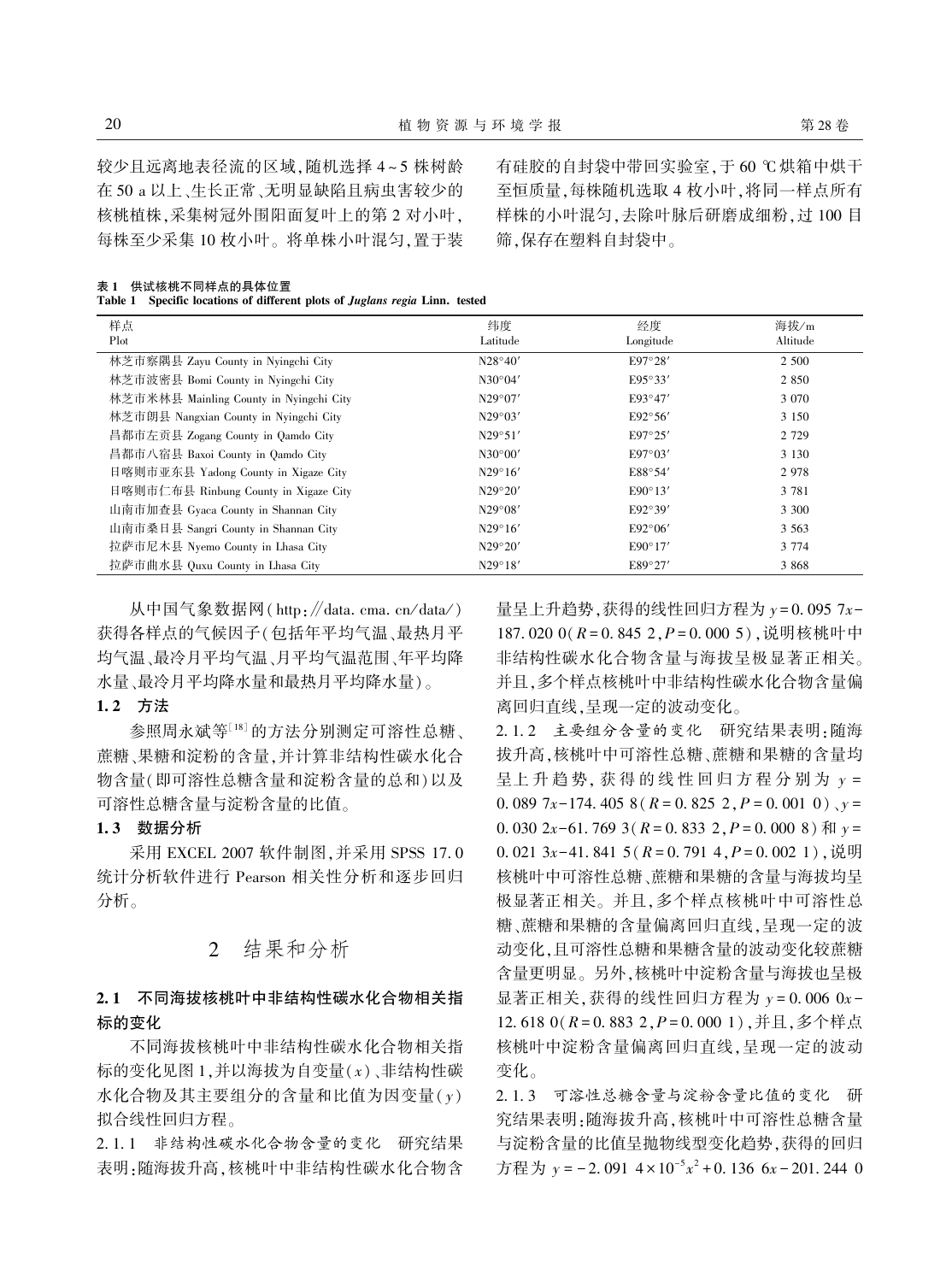$\mathrm{NSC}/\mathrm{(mg} \cdot g^{-1})$ 

 $\operatorname{Suc/(mg} \cdot g^{-1})$ 

Sta/(mg  $\cdot$  g<sup>-1</sup>)



 $\overline{2}$ 2 800 4 0 0 0  $2400$ 2800 3 200 3 600 4 000 2 4 0 0 3 200 3 600 海拔/m Altitude 海拔/m Altitude

NSC: 非结构性碳水化合物含量 Non-structural carbohydrate content; SS: 可溶性总糖含量 Total soluble sugar content; Suc: 蔗糖含量 Sucrose content; Fru: 果糖含量 Fructose content; Sta: 淀粉含量 Starch content; SS/Sta: 可溶性总糖含量与淀粉含量的比值 Ratio of total soluble sugar content to starch content.

图 1 不同海拔核桃叶中非结构性碳水化合物相关指标的变化 Fig. 1 Variations of related indexes of non-structural carbohydrate in leaf of Juglans regia Linn. at different altitudes

(R = 0. 355 5,P = 0. 138 6),说明核桃叶中非结构性 碳水化合物组成随海拔变化而发生改变,但相关性不 显著,生长在海拔 3 300 m 的核桃叶中可溶性总糖含 量与淀粉含量的比值最大。

## 2. 2 Pearson 相关性分析

不同海拔核桃叶中非结构性碳水化合物相关指

标的 Pearson 相关性分析结果见表 2。 由表 2 可见: 除了淀粉含量与非结构性碳水化合物含量和可溶性 总糖含量呈显著(P<0. 05)正相关外,非结构性碳水 化合物含量、可溶性总糖含量、蔗糖含量、果糖含量和 淀粉含量间均存在极显著(P<0. 01)正相关,说明核 桃叶中非结构性碳水化合物含量增加是可溶性总糖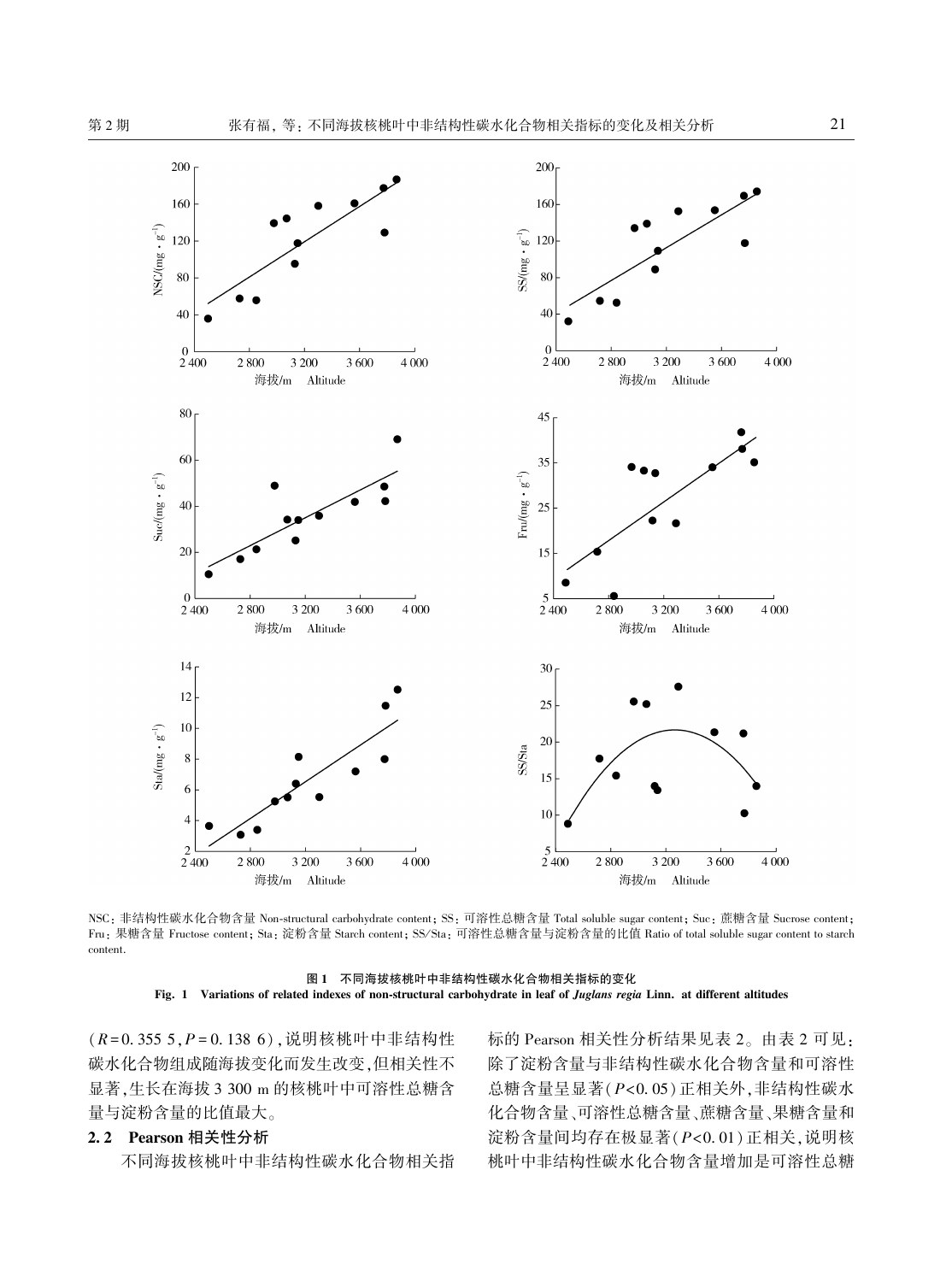和淀粉共同积累的结果,可溶性总糖含量增加也是蔗 糖和果糖共同积累的结果。

由表 2 还可见:核桃叶中可溶性总糖含量与淀粉 含量的比值与非结构性碳水化合物含量、可溶性总糖 含量、蔗糖含量和果糖含量均呈正相关,且相关性不 显著;但其与淀粉含量呈负相关,且相关性也不显著。 值得注意的是,核桃叶中可溶性总糖含量与淀粉含量 的比值与可溶性总糖含量相关系数的绝对值明显大 于其与淀粉含量相关系数的绝对值,说明核桃叶中非 结构性碳水化合物组成受可溶性总糖含量影响较大。

## 2. 3 逐步回归分析

不同海拔核桃叶中非结构性碳水化合物相关指

标与气候因子的逐步回归分析结果见表 3。 由表 3 可见:核桃叶中非结构性碳水化合物相关指标与年平 均气温、最热月平均气温、月平均气温范围和年平均 降水量 4 个气候因子有关,其中,非结构性碳水化合 物含量、可溶性总糖含量、蔗糖含量、果糖含量和淀粉 含量与这 4 个气候因子显著(P<0. 05)相关,而可溶 性总糖含量与淀粉含量的比值与这 4 个气候因子不 显著相关;并且,各回归方程中年平均降水量的系数 的绝对值明显小于年平均气温、最热月平均气温和月 平均气温范围。 说明温度和降水因子对核桃叶中非 结构性碳水化合物及其主要组分的含量和比值均有 一定的影响,且温度因子的影响更大。

表 2 核桃叶中非结构性碳水化合物相关指标的 Pearson 相关性分析1) Table 2 Pearson correlation analysis on related indexes of non-structural carbohydrate in leaf of Juglans regia Linn.<sup>1)</sup>

| 指标<br>Index | 不同指标间的相关系数 Correlation coefficient among different indexes |           |           |           |          |        |  |
|-------------|------------------------------------------------------------|-----------|-----------|-----------|----------|--------|--|
|             | NSC                                                        | <b>SS</b> | Suc       | Fru       | Sta      | SS/Sta |  |
| NSC         | 1.000                                                      |           |           |           |          |        |  |
| <b>SS</b>   | $0.999**$                                                  | 1.000     |           |           |          |        |  |
| Suc         | $0.901**$                                                  | $0.889**$ | 1.000     |           |          |        |  |
| Fru         | $0.856**$                                                  | $0.845**$ | $0.802**$ | 1.000     |          |        |  |
| Sta         | $0.681*$                                                   | $0.646*$  | $0.792**$ | $0.738**$ | 1.000    |        |  |
| SS/Sta      | 0.505                                                      | 0.542     | 0.264     | 0.269     | $-0.260$ | 1.000  |  |

1) NSC: 非结构性碳水化合物含量 Non-structural carbohydrate content; SS: 可溶性总糖含量 Total soluble sugar content; Suc: 蔗糖含量 Sucrose content; Fru: 果糖含量 Fructose content; Sta: 淀粉含量 Starch content; SS/Sta: 可溶性总糖含量与淀粉含量的比值 Ratio of total soluble sugar content to starch content.  $* : P < 0.05; ** : P < 0.01$ .

表 3 核桃叶中非结构性碳水化合物相关指标与气候因子的逐步回归分析 Table 3 Stepwise regression analysis on related indexes of non-structural carbohydrate in leaf of Juglans regia Linn. with climatic factors

| 回归方程 <sup>1)</sup> Regression equation <sup>1)</sup>                           | R 值<br>$R$ value | P佰<br>$P$ value |
|--------------------------------------------------------------------------------|------------------|-----------------|
| $y_1 = 1$ 692, 682-150, 158 $x_1$ +162, 960 $x_2$ +20, 523 $x_2$ -0, 002 $x_4$ | 0.888            | 0.016           |
| $y_2 = -1857.950 - 128.303x_1 + 144.183x_2 + 32.573x_3 + 0.158x_4$             | 0.873            | 0.024           |
| $y_2 = 1$ 695, 853-100, 056 $x_1$ +114, 271 $x_2$ +29, 065 $x_2$ +0, 449 $x_4$ | 0.866            | 0.028           |
| $v_4$ = 1 803, 490-94, 786 $x_1$ +73, 420 $x_2$ -91, 307 $x_3$ -1, 389 $x_4$   | 0.873            | 0.024           |
| $v_5 = -65.268 - 21.855x_1 + 18.778x_2 - 12.050x_3 - 0.160x_4$                 | 0.933            | 0.003           |
| $v_6 = -503.586 + 35.810x_1 - 27.594x_2 + 29.469x_3 + 0.323x_4$                | 0.634            | 0.398           |

<sup>1)</sup>y<sub>1</sub>: 非结构性碳水化合物含量 Non-structural carbohydrate content; y<sub>2</sub>: 可溶性总糖含量 Total soluble sugar content; y<sub>3</sub>: 蔗糖含量 Sucrose content;  $y_4$ : 果糖含量 Fructose content;  $y_5$ : 淀粉含量 Starch content;  $y_6$ : 可溶性总糖含量与淀粉含量的比值 Ratio of total soluble sugar content to starch content.  $x_1$ : 年平均气温 Annual mean temperature;  $x_2$ : 最热月平均气温 Mean temperature of the hottest month;  $x_3$ : 月平均气温范围 Range of monthly mean temperature;  $x_4$ : 年平均降水量 Annual mean precipitation.

# 3 讨论和结论

植物通过光合作用固定的碳是其生存的物质和 能量基础,充足的碳供给有利于植物的生长发育及其 在逆境中的生存[19]。许多研究结果表明:高海拔区

常绿和落叶树种的非结构性碳水化合物含量较高,并 随海拔升高而增大[10-11,13,20] ,因此,有研究者认为非 结构性碳水化合物积累量随海拔升高而增大是植物 抵御逆境的进化反映<sup>[21]</sup>。本研究中,核桃叶中非结 构性碳水化合物、可溶性总糖、蔗糖、果糖和淀粉的含 量均随海拔升高而增大,且非结构性碳水化合物含量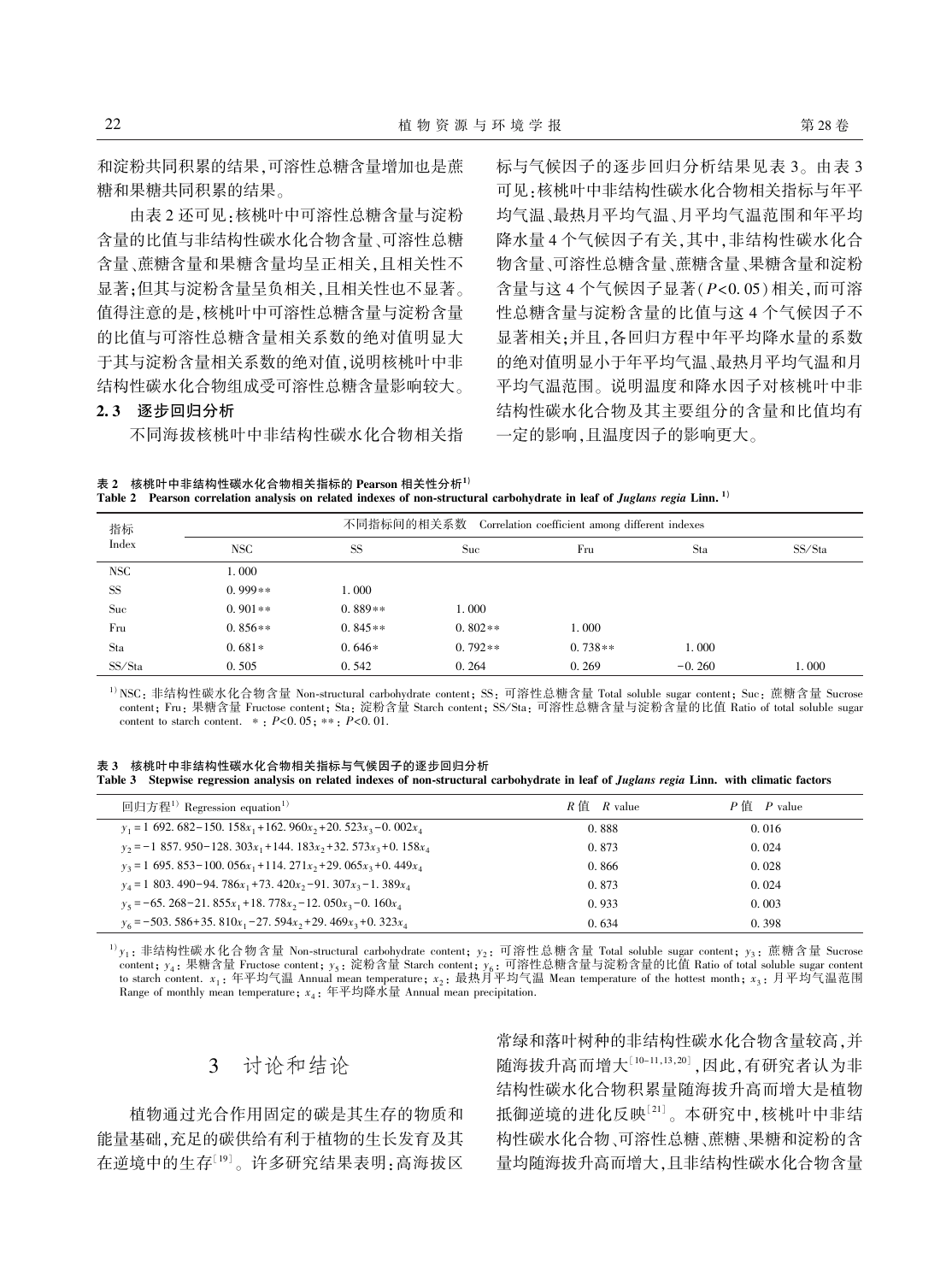与可溶性总糖含量、蔗糖含量和果糖含量呈极显著 (P<0. 01)正相关,与淀粉含量呈显著(P<0. 05)正相 关,说明随海拔升高核桃体内的可利用碳水化合物储 存量增大,据此推测高海拔区域生长的核桃碳供应充 足。 然而,本研究结果与美国东北部高山树种和热带 高山树种的研究结果[22-23] 却存在明显差异,这可能 与不同植物种类对环境变化响应的阈值存在差异有 关<sup>[24]</sup>。值得注意的是,多个样点核桃叶中非结构性 碳水化合物、可溶性总糖、蔗糖、果糖和淀粉的含量偏 离回归直线,这可能是因为这些样点处于高山地区, 由于山体的阻挡作用形成了不同的小气候环境,导致 相同水平海拔样点的气候多样化,从而影响了核桃对 光合作用固定的碳代谢和贮备。

相关研究结果[25] 表明:海拔升高时,一方面,环 境温度和 CO2 浓度降低,紫外线辐射强度增大,植物 光合作用周期缩短,导致体内碳水化合物的净产量下 降;另一方面,植物形成新细胞和新组织的速度逐渐 下降甚至停止,并且,低温造成植物的呼吸作用下降, 最终导致体内碳的消耗量下降。 有研究者认为植物 生长限制导致其体内非结构性碳水化合物储存量增 大[26] ;还有研究者认为植物体内非结构性碳水化合 物储存量增大是植物的进化或可塑性反映,并不是生 长限制的结果<sup>[27]</sup>。本研究中,虽然核桃叶中可溶性 总糖和淀粉的含量均随海拔升高而增大,但其可溶性 总糖含量与淀粉含量的比值却随海拔升高呈抛物线 型变化,这与核桃的胸径和相关生长指标随海拔升高 的变化趋势一致(另文发表)。 在较低海拔区域,非 结构性碳水化合物储存量增大可能是植物为了适应 海拔变化而主动积累碳的结果<sup>[28]</sup> ,并且,非结构性碳 水化合物含量和可溶性总糖含量与淀粉含量的比值 增大可促进植物生长,保障防御性代谢消耗。 随着海 拔进一步升高,高山地区的树木往往不能充分利用光 合产物进行细胞生长[29] ,导致植株出现生长限制,造 成体内碳的消耗量下降,从而使非结构性碳水化合物 储存量增大变为可能<sup>[10]</sup>。当植物出现生长限制时, 可移动碳储量的增大更多依赖于淀粉<sup>[30]</sup> ,本研究结 果也印证了这一结论,即在较高海拔区域,核桃叶中 可溶性总糖含量与淀粉含量的比值随海拔升高而下 降。 综上所述,核桃叶中非结构性碳水化合物含量在 一定海拔范围内随海拔升高而增大的主要原因是植 物适应环境的主动调节,另一个重要原因是在接近海 拔上限,植株出现生长限制后的被动积累。

植物的地理分布受到环境中水热条件的共同作 用[31] 。逐步回归分析结果表明:核桃叶中非结构性 碳水化合物含量、可溶性总糖含量、蔗糖含量、果糖含 量和淀粉含量与年平均气温、最热月平均气温、月平 均气温范围和年平均降水量的相关性均达到显著水 平,结合各气候因子的系数,认为温度因子是影响核 桃叶中非结构性碳水化合物积累和组成的重要因子, 同时,降水因子(年平均降水量)也对其积累和组成 有一定影响。

综合上述研究结果,核桃叶中非结构性碳水化合 物的积累随海拔升高而增大,且受到温度和降水因子 的共同影响,并以温度因子影响为主。

致谢: 西藏农牧学院马和平副教授在样品采集过程中提供了 帮助,在此表示感谢!

#### 参考文献:

- [1] MCGARVEY J C, THOMPSON J R, EPSTEIN H E, et al. Carbon storage in old-growth forests of the Mid-Atlantic: toward better understanding the eastern forest carbon sink[J]. Ecology, 2015, 96 (2): 311-317.
- [2] 郑云普, 王贺新, 娄 鑫, 等. 木本植物非结构性碳水化合物 变化及其影响因子研究进展[J]. 应用生态学报, 2014, 25  $(4): 1188-1196.$
- [3] YANG B, PENG C, HARRISON S P, et al. Allocation methanisms of non-structural carbohydrates of Robinia pseudoacacia L. seedlings in response to drought and waterlogging [ J ]. Forests, 2018, 9 (12): 754.
- [4] MYERS J A, KITAJIMA K. Carbohydrate storage enhances seedling shade and stress tolerance in a neotropical forest [ J]. Journal of Ecology, 2007, 95(2): 383-395.
- [5] BARBAROUX C, BRÉDA N, DUFRÊNE E. Distribution of aboveground and below-ground carbohydrate reserves in adult trees of two contrasting broad-leaved species ( Quercus petraea and Fagus sylvatica)[J]. New Phytologist, 2003, 157(3): 605-615.
- [6] CHANTUMA P, LACOINTE A, KASEMSAP P, et al. Carbohydrate storage in wood and bark of rubber trees submitted to different level of C demand induced by latex tapping [ J]. Tree Physiology, 2009, 29(8): 1021-1031.
- [7] 潘庆民, 韩兴国, 白永飞, 等. 植物非结构性贮藏碳水化合物 的生理生态学研究进展 [ J ]. 植物学通报, 2002, 19 ( 1 ): 30-38.
- [8] ERICSSON T, RYTTER L, VAPAAVUORI E. Physiology of carbon allocation in trees[ J]. Biomass and Bioenergy, 1996, 11  $(2/3): 115-127.$
- [9] LIANG E, DAWADI B, PEDERSON N, et al. Is the growth of birch at the upper timberline in the Himalayas limited by moisture or by temperature?[J]. Ecology, 2014, 95(9): 2453-2465.